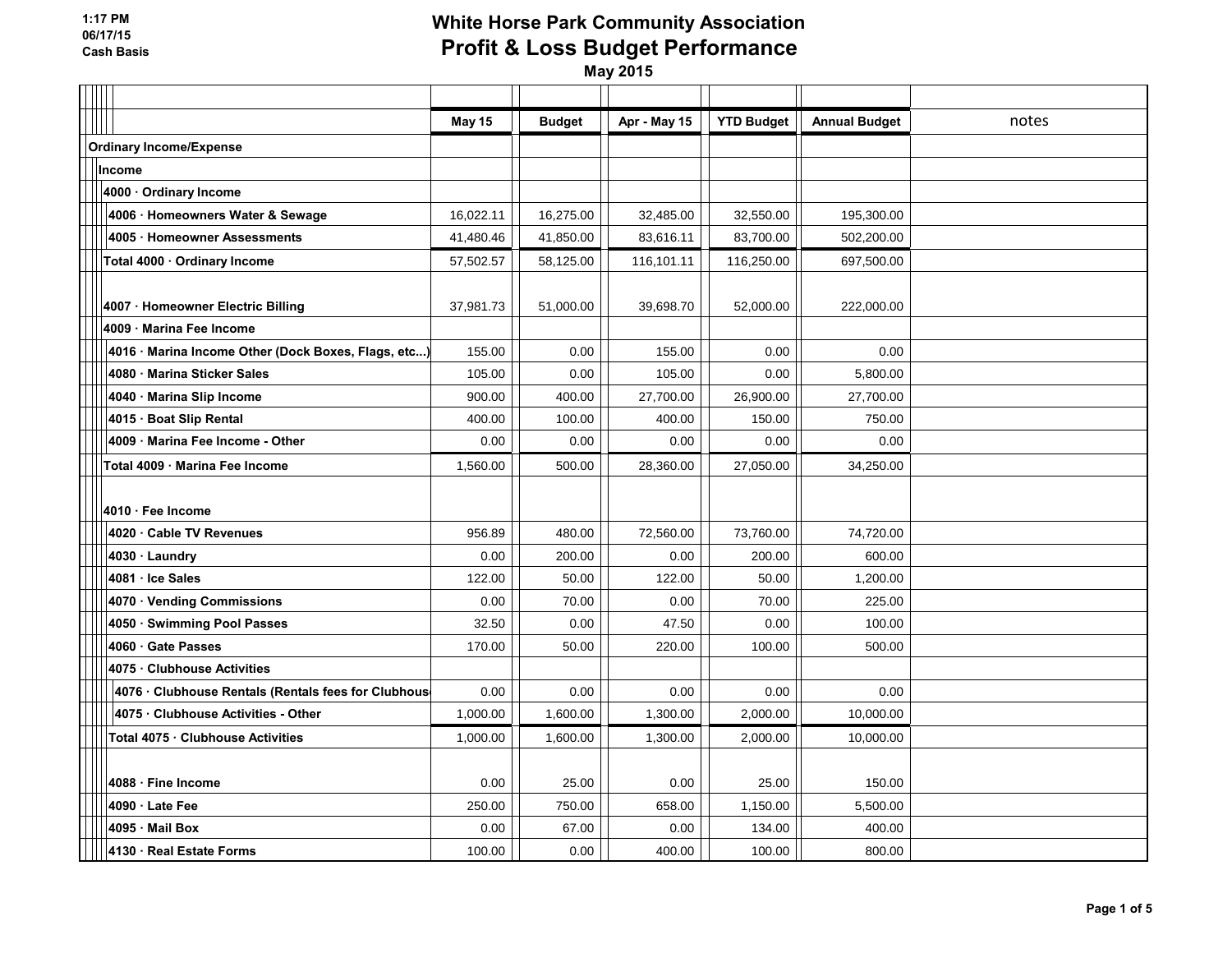|                                  | <b>May 15</b> | <b>Budget</b> | Apr - May 15 | <b>YTD Budget</b> | <b>Annual Budget</b> | notes |
|----------------------------------|---------------|---------------|--------------|-------------------|----------------------|-------|
| 4010 · Fee Income - Other        | 176.62        | 0.00          | 299.52       | 0.00              | 0.00                 |       |
| Total 4010 · Fee Income          | 2,808.01      | 3,292.00      | 75,607.02    | 77,589.00         | 94,195.00            |       |
|                                  |               |               |              |                   |                      |       |
| 4097 · Interest Income           |               |               |              |                   |                      |       |
| 4098 · Interest Bank of OC       | 100.28        | 60.00         | 215.29       | 120.00            | 750.00               |       |
| 4099 · Interest CDs              | 71.72         | 25.00         | 145.78       | 50.00             | 275.00               |       |
| 4097 · Interest Income - Other   | 6.14          | 10.00         | 12.31        | 30.00             | 150.00               |       |
| Total 4097 · Interest Income     | 178.14        | 95.00         | 373.38       | 200.00            | 1,175.00             |       |
|                                  |               |               |              |                   |                      |       |
| 4065 · Miscellaneous Receipts    | 164.24        | 30.00         | 314.24       | 60.00             | 400.00               |       |
| <b>Total Income</b>              | 100,194.69    | 113,042.00    | 260,454.45   | 273,149.00        | 1,049,520.00         |       |
|                                  |               |               |              |                   |                      |       |
| <b>Gross Profit</b>              | 100,194.69    | 113,042.00    | 260,454.45   | 273,149.00        | 1,049,520.00         |       |
|                                  |               |               |              |                   |                      |       |
| <b>Expense</b>                   |               |               |              |                   |                      |       |
| 6169 Equipment Expense           |               |               |              |                   |                      |       |
| 6172 · Equipment Purchase        | 592.90        | 81.12         | 592.90       | 81.12             | 2,500.00             |       |
| 6330 · Equipment Repairs         | 0.00          | 371.50        | 211.83       | 527.78            | 2,000.00             |       |
| 6171 · Equipment Gas             | 0.00          | 41.65         | 100.88       | 86.31             | 400.00               |       |
| 6170 · Equipment Rental          | 0.00          | 150.00        | 111.36       | 300.00            | 1,300.00             |       |
| 6169 · Equipment Expense - Other | 0.00          | 0.00          | 0.00         | 0.00              | 0.00                 |       |
| Total 6169 · Equipment Expense   | 592.90        | 644.27        | 1,016.97     | 995.21            | 6,200.00             |       |
|                                  |               |               |              |                   |                      |       |
| 6000 Operations                  |               |               |              |                   |                      |       |
| 6320 Computer Repairs            | 0.00          | 170.53        | 0.00         | 220.52            | 500.00               |       |
| 6230 · Licenses and Permits      | 0.00          | 0.00          | 419.00       | 0.00              | 350.00               |       |
| 6260 · Printing and Reproduction | 317.40        | 200.00        | 631.90       | 350.00            | 3,000.00             |       |
| 6160 · Dues and Subscriptions    | 49.99         | 0.00          | 525.93       | 0.00              | 200.00               |       |
| 6350 · Drug and Alcohol Testing  | 0.00          | 50.00         | 0.00         | 100.00            | 500.00               |       |
| 6250 · Postage and Delivery      | 406.09        | 150.00        | 559.60       | 550.00            | 2,500.00             |       |
| 6340 · Telephone                 | 492.84        | 393.43        | 650.51       | 718.15            | 3,900.00             |       |
| 6105 · Advertising               | 0.00          | 0.00          | 0.00         | 30.00             | 200.00               |       |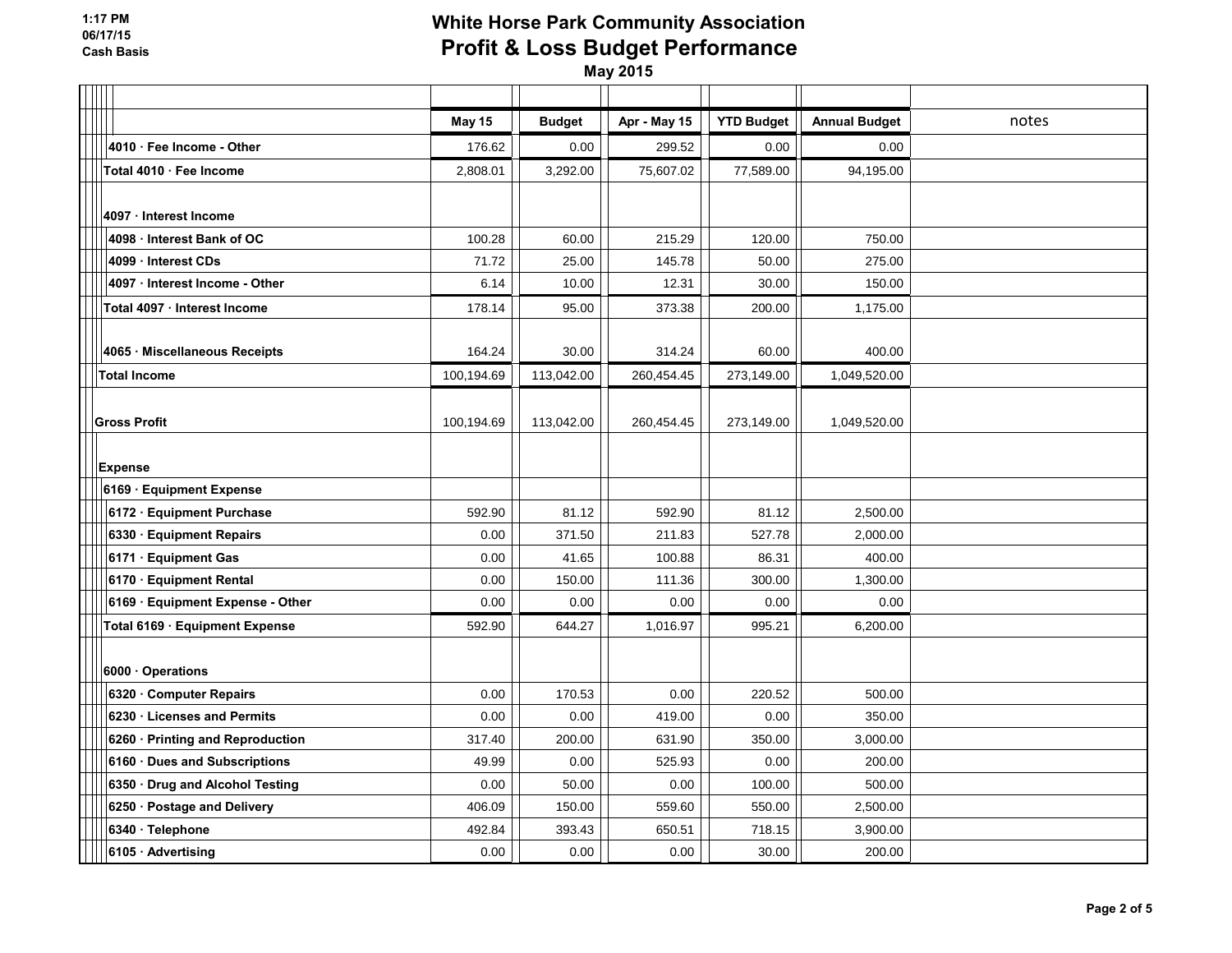|                                  | <b>May 15</b> | <b>Budget</b> | Apr - May 15 | <b>YTD Budget</b> | <b>Annual Budget</b> | notes |
|----------------------------------|---------------|---------------|--------------|-------------------|----------------------|-------|
| Total 6000 · Operations          | 1,266.32      | 963.96        | 2,786.94     | 1,968.67          | 11,150.00            |       |
|                                  |               |               |              |                   |                      |       |
| 6109 Automobile Expenses         |               |               |              |                   |                      |       |
| 6111 Automobile Gas              | 203.55        | 400.00        | 506.80       | 800.00            | 4,000.00             |       |
| 6110 · Repairs & Maintenance     | 0.00          | 0.00          | 43.82        | 0.00              | 600.00               |       |
| Total 6109 · Automobile Expenses | 203.55        | 400.00        | 550.62       | 800.00            | 4,600.00             |       |
|                                  |               |               |              |                   |                      |       |
| 6115 Bad Debt                    | 0.00          | 50.00         | 0.00         | 100.00            | 500.00               |       |
| 6120 · Bank Service Charges      | 29.25         | 10.00         | 29.25        | 20.00             | 150.00               |       |
| 6192 · Interest Expense          | 464.07        | 200.00        | 916.55       | 400.00            | 2,500.00             |       |
| 6240 Miscellaneous               | 109.17        | 125.00        | 450.30       | 250.00            | 1,500.00             |       |
| 6270 Professional Fees           |               |               |              |                   |                      |       |
| 6280 · Legal Fees                | 0.00          | 1,000.00      | 400.00       | 1,000.00          | 2,000.00             |       |
| 6565 · Accounting                | 325.00        | 325.00        | 650.00       | 650.00            | 5,000.00             |       |
| 6270 · Professional Fees - Other | 0.00          | 0.00          | 0.00         | 0.00              | 0.00                 |       |
| Total 6270 · Professional Fees   | 325.00        | 1,325.00      | 1,050.00     | 1,650.00          | 7,000.00             |       |
|                                  |               |               |              |                   |                      |       |
| 6300 Repairs                     |               |               |              |                   |                      |       |
| 6331 · Boat Yard                 | 0.00          | 250.00        | 0.00         | 761.00            | 3,000.00             |       |
| 6326 · Water and Sewer           | 480.00        | 1,000.00      | 480.00       | 2,000.00          | 11,000.00            |       |
| 6310 · Building Repairs          | 2,073.30      | 1,000.00      | 2,830.77     | 2,000.00          | 12,000.00            |       |
| 6315 Grounds - Repairs           | 2,922.83      | 500.00        | 4,245.16     | 1,000.00          | 6,000.00             |       |
| 6317 · Electrical - Repairs      | 0.00          | 807.82        | 721.06       | 807.82            | 10,000.00            |       |
| 6325 · Pool repairs              | 0.00          | 1,080.00      | 0.00         | 1,080.00          | 8,600.00             |       |
| Total 6300 · Repairs             | 5,476.13      | 4,637.82      | 8,276.99     | 7,648.82          | 50,600.00            |       |
|                                  |               |               |              |                   |                      |       |
| 6359 Clubhouse                   |               |               |              |                   |                      |       |
| 6361 · Supplies                  | 0.00          | 252.74        | 27.19        | 252.74            | 2,000.00             |       |
| 6360 Clubhouse Activities        | 783.75        | 200.00        | 1,267.36     | 200.00            | 8,000.00             |       |
| Total 6359 · Clubhouse           | 783.75        | 452.74        | 1,294.55     | 452.74            | 10,000.00            |       |
|                                  |               |               |              |                   |                      |       |
| 6329 Waterfront                  |               |               |              |                   |                      |       |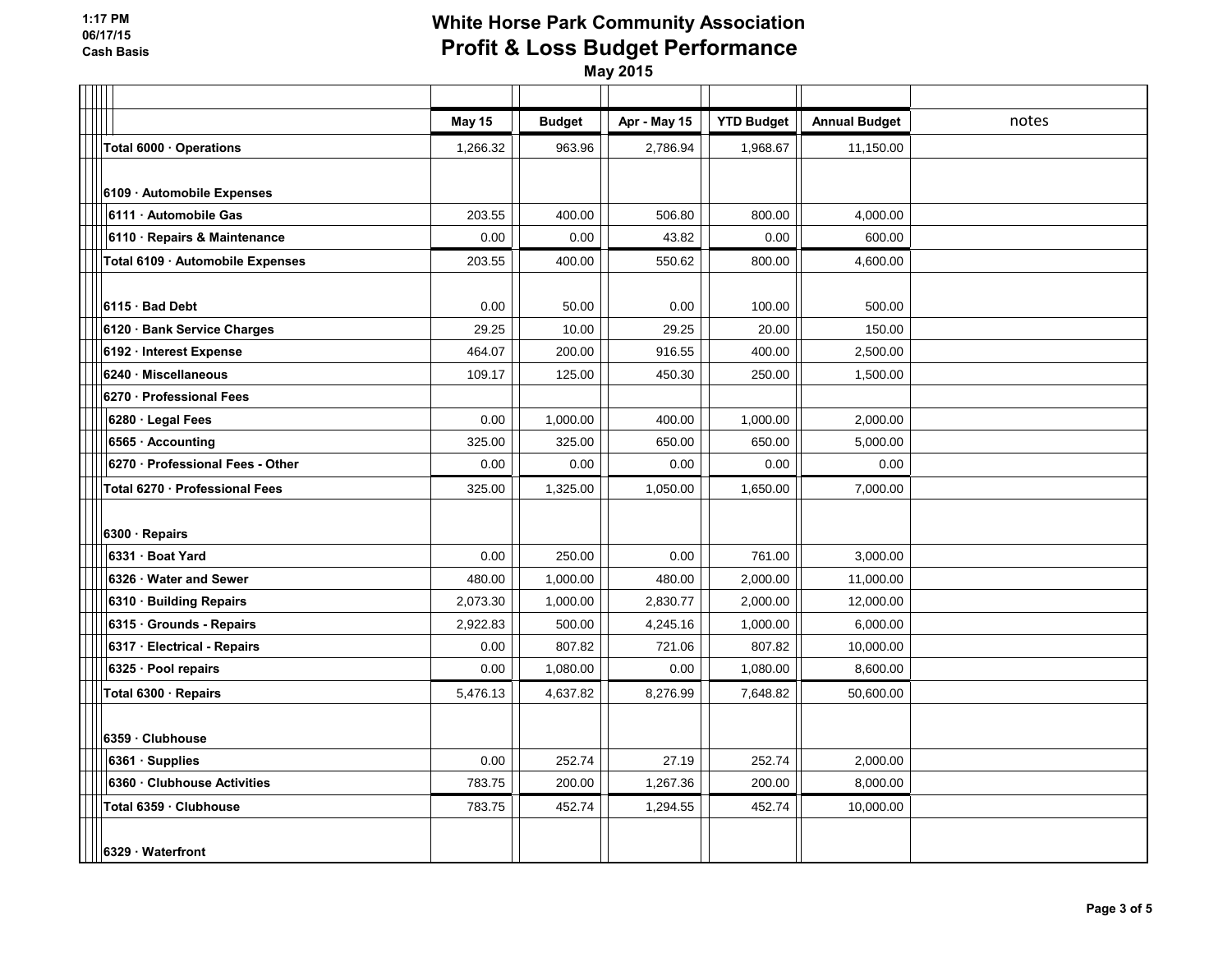|                                        | May 15    | <b>Budget</b> | Apr - May 15 | <b>YTD Budget</b> | <b>Annual Budget</b> | notes |
|----------------------------------------|-----------|---------------|--------------|-------------------|----------------------|-------|
| 6332 Marina Repairs                    | 249.62    | 200.00        | 249.62       | 300.00            | 1,000.00             |       |
| 6333 · Marina expenses                 | 1,332.00  | 200.00        | 1,332.00     | 300.00            | 1,000.00             |       |
| Total 6329 · Waterfront                | 1,581.62  | 400.00        | 1,581.62     | 600.00            | 2,000.00             |       |
|                                        |           |               |              |                   |                      |       |
| 6362 · Playground Expenses             | 1,322.12  | 500.00        | 1,322.12     | 1,000.00          | 3,000.00             |       |
| 6390 · Utilities                       |           |               |              |                   |                      |       |
| 6400 · Electric                        | 11,907.00 | 10,663.00     | 25,027.00    | 33,107.22         | 222,000.00           |       |
| 6405 · Propane                         | 0.00      | 466.84        | 70.16        | 557.32            | 4,000.00             |       |
| 6410 Water & Sewage                    | 0.00      | 0.00          | 48,825.00    | 48,825.00         | 195,300.00           |       |
| 6420 Cable TV                          | 6,641.57  | 6,444.25      | 12,936.82    | 12,896.00         | 75,000.00            |       |
| Total 6390 · Utilities                 | 18,548.57 | 17,574.09     | 86,858.98    | 95,385.54         | 496,300.00           |       |
|                                        |           |               |              |                   |                      |       |
| 6429 Contracts                         |           |               |              |                   |                      |       |
| 6436 · Heating & Airconditioning Annua | 0.00      | 0.00          | 0.00         | 500.00            | 500.00               |       |
| 6431 · Alarm System                    | 93.05     | 125.00        | 93.05        | 250.00            | 1,500.00             |       |
| $6432 \cdot$ Ice                       | 0.00      | 66.60         | 0.00         | 133.80            | 800.00               |       |
| 6433 Lawn Service                      | 9,300.00  | 9,300.00      | 18,600.00    | 11,625.00         | 61,500.00            |       |
| 6434 · Pool Management                 | 5,670.00  | 5,495.00      | 11,340.00    | 10,990.00         | 23,600.00            |       |
| 6435 · Security Service                | 9,921.60  | 9,900.49      | 16,518.81    | 16,044.06         | 86,000.00            |       |
| 6430 · Trash Collection                | 3,000.16  | 3,408.89      | 3,173.06     | 5,089.82          | 24,000.00            |       |
| Total 6429 Contracts                   | 27,984.81 | 28,295.98     | 49,724.92    | 44,632.68         | 197,900.00           |       |
|                                        |           |               |              |                   |                      |       |
| 6560 · Payroll Expenses                |           |               |              |                   |                      |       |
| 6563 · Payroll Park Manger             | 1,672.50  | 1,500.00      | 3,570.00     | 3,000.00          | 18,000.00            |       |
| 6564 · Payroll Administrative          | 4,832.63  | 5,200.00      | 10,792.63    | 10,400.00         | 62,400.00            |       |
| 6561 · Payroll - Maintenance           | 3,661.25  | 3,833.34      | 8,251.75     | 7,666.68          | 46,000.00            |       |
| 6566 · Payroll - Seasonal              | 0.00      | 333.34        | 0.00         | 666.68            | 2,000.00             |       |
| 6567 · Payroll - Housekeeping          | 120.75    | 315.00        | 183.00       | 395.00            | 3,200.00             |       |
| 6568 · Payroll Expense Other           | 0.00      | 0.00          | 0.00         | 0.00              | 0.00                 |       |
| 6630 · Payroll Taxes                   | 786.97    | 1,053.25      | 1,744.00     | 1,867.47          | 11,000.00            |       |
| 6660 · Taxes - Unemployment            | 291.60    | 833.34        | 1,015.68     | 1,666.68          | 10,000.00            |       |
| 6560 · Payroll Expenses - Other        | 19.20     | 0.00          | 43.20        | 0.00              | 0.00                 |       |